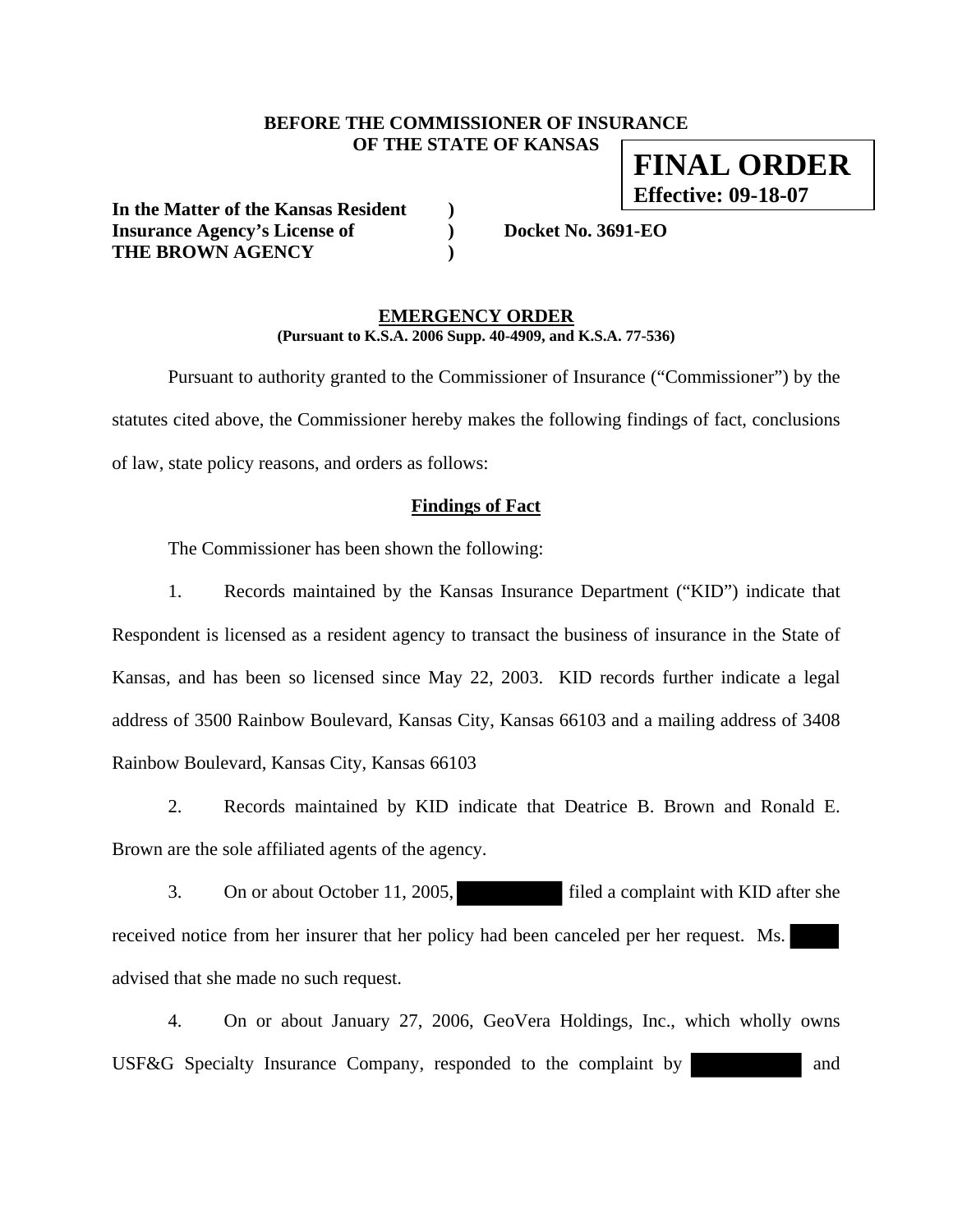advised KID that the Brown Insurance Agency was not appointed by and did not represent USF&G Specialty Insurance Company.

 5. On or about March 19, 2007, UPAC Insurance Financing notified KID that several attempts were made to collect a return premium from the Brown Insurance Agency.

 6. On or about March 19, 2007, UPAC Insurance Financing notified KID that UPAC received two payments made by the Brown Insurance Agency that were returned by the bank for insufficient funds.

 7. On or about March 23, 2007, filed a civil lawsuit in the United States District Court for the Western District of Missouri against Ron E. Brown, Respondent, the Brown Insurance Agency, and other defendants alleging breach of insurance contract, tort of outrage and civil conspiracy.

## **Applicable Law**

8. K.S.A. 40-2,125(c) states, in relevant part:

If the Commissioner makes written finds of fact that there is a situation involving an immediate danger to the pubic health, safety or welfare or the public interest will be irreparably harmed by delay in issuing an order under subsection  $(a)(3)$ , the commissioner may issue an emergency temporary cease and desist order.

9. K.S.A. 2006 Supp. 40-4909(d) states, in relevant part:

 The license of any business entity may be suspended, revoked or refused renewal if the insurance commissioner finds that any violation committed by an individual licensee employed by or acting on behalf of such business entity was known by or should have been known by one or more of the partners, officers or managers acting on behalf of the business entity and:

- (1) Such violation was not reported to the insurance commissioner by such business entity; or
- (2) such business entity failed to take any corrective action.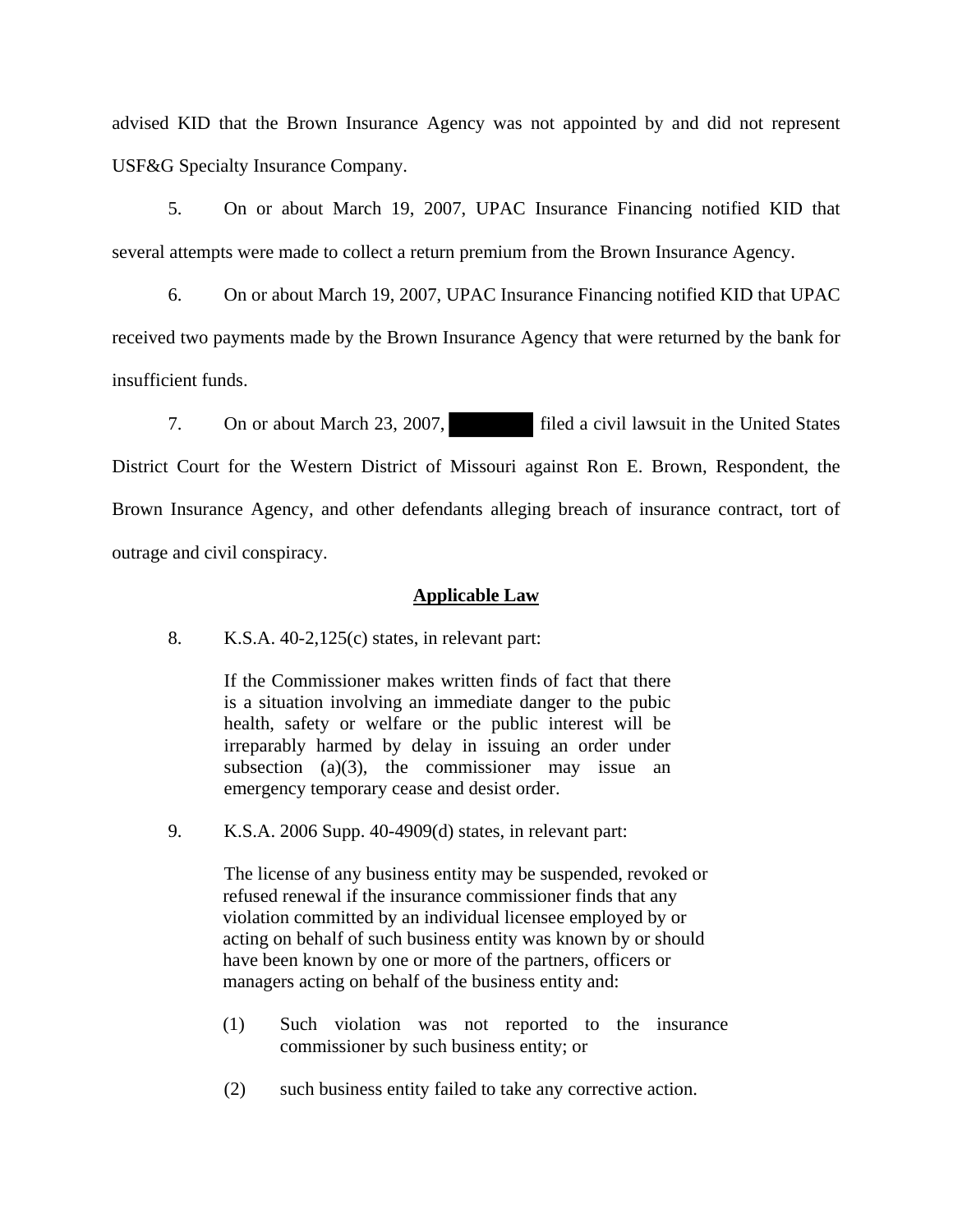### **Conclusions of Law**

 10. The Commissioner of Insurance has jurisdiction over Respondent as well as the subject matter of this proceeding, and such proceeding is held in the public interest.

 11. Based on the facts and circumstances set forth herein, it appears that the Brown Insurance Agency placed business with a company for which it was not appointed by and did not represent, that the Brown Insurance Agency did not pay a return premium that was owned to another entity, that the Brown Insurance Agency issued checks that were returned by the bank for insufficient funds, and that the Brown Insurance Agency and its agents have been sued based on their business practices.

 12. The actions of Respondent constitute a fraudulent or dishonest practice or demonstrate untrustworthiness in the conduct of business in this state or elsewhere.

 13. The insurable interests of the public are not properly served under respondent's license.

 14. The Commissioner finds that the acts of the respondent present an immediate danger to the public safety and welfare, and that the respondent's ongoing misconduct gives rise to a reasonable belief that such acts will be repeated and that immediate action is necessary for the protection of the public.

 15. Accordingly, the Commissioner finds that the Kansas insurance license of the Brown Insurance Agency should be suspended without delay.

 16. Based on the facts and circumstances set forth herein, it appears that the use of summary proceedings in the matter is appropriate, in accordance with the provisions set forth in K.S.A. 77-537(a), in that the use of summary proceedings does not violate any provisions of law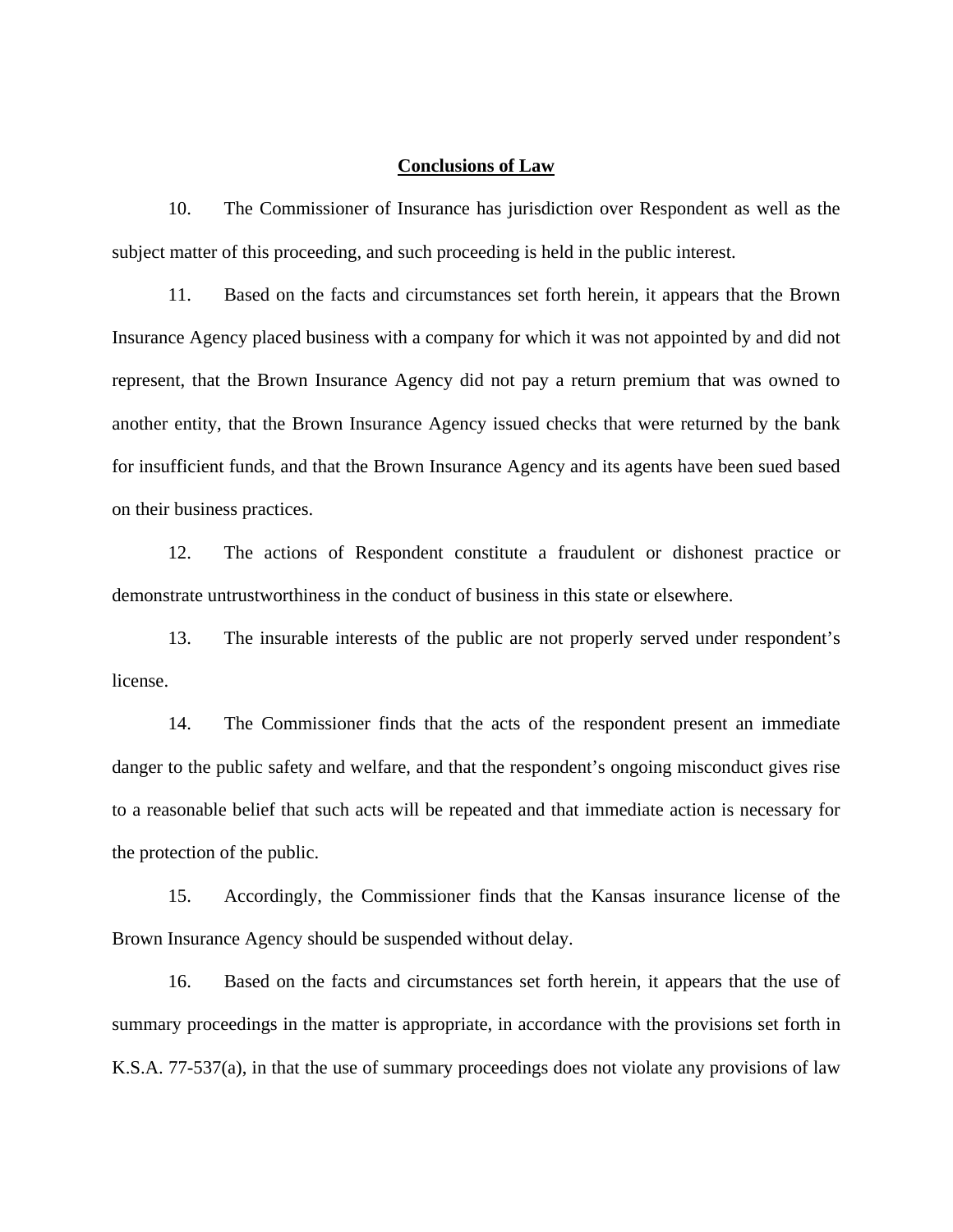and the protection of the public interest does not require KID to give notice and opportunity to participate to persons other than Respondent, Brown Insurance Agency.

 **IT IS THEREFORE ORDERED, BY THE COMMISSIONER OF INSURANCE**, that:

1. The Respondent the Brown Insurance Agency shall **IMMEDIATELY CEASE** 

**AND DESIST** from the sale, solicitation or negotiation of insurance and/or receiving compensation deriving from the sale, solicitation, or negotiation of insurance conducted after the effective date of this order,

 2. The Commissioner of Insurance retains jurisdiction over the subject matter of this proceeding and over the parties for the purpose of entering such further order or orders as may be deemed proper.

#### **Notice of Right to Hearing or Appeal**

You are entitled to a hearing pursuant to K.S.A. § 77-542, the Kansas Administrative Procedure Act. If you desire a hearing, you must file a written request for a hearing with:

> John W. Campbell, General Counsel Kansas Insurance Department 420 S.W. 9th Street Topeka, Kansas 66612.

This request must be filed within fifteen (15) days from the date of service of this Order. If you request a hearing, the Kansas Insurance Department will notify you of the time and place of the hearing and information on the procedures, right of representation, and other rights of parties relating to the conduct of the hearing, before commencement of same.

If a hearing is not requested in the time and manner stated above, this Order shall become effective as a Final Order upon the expiration of time for requesting a hearing, pursuant to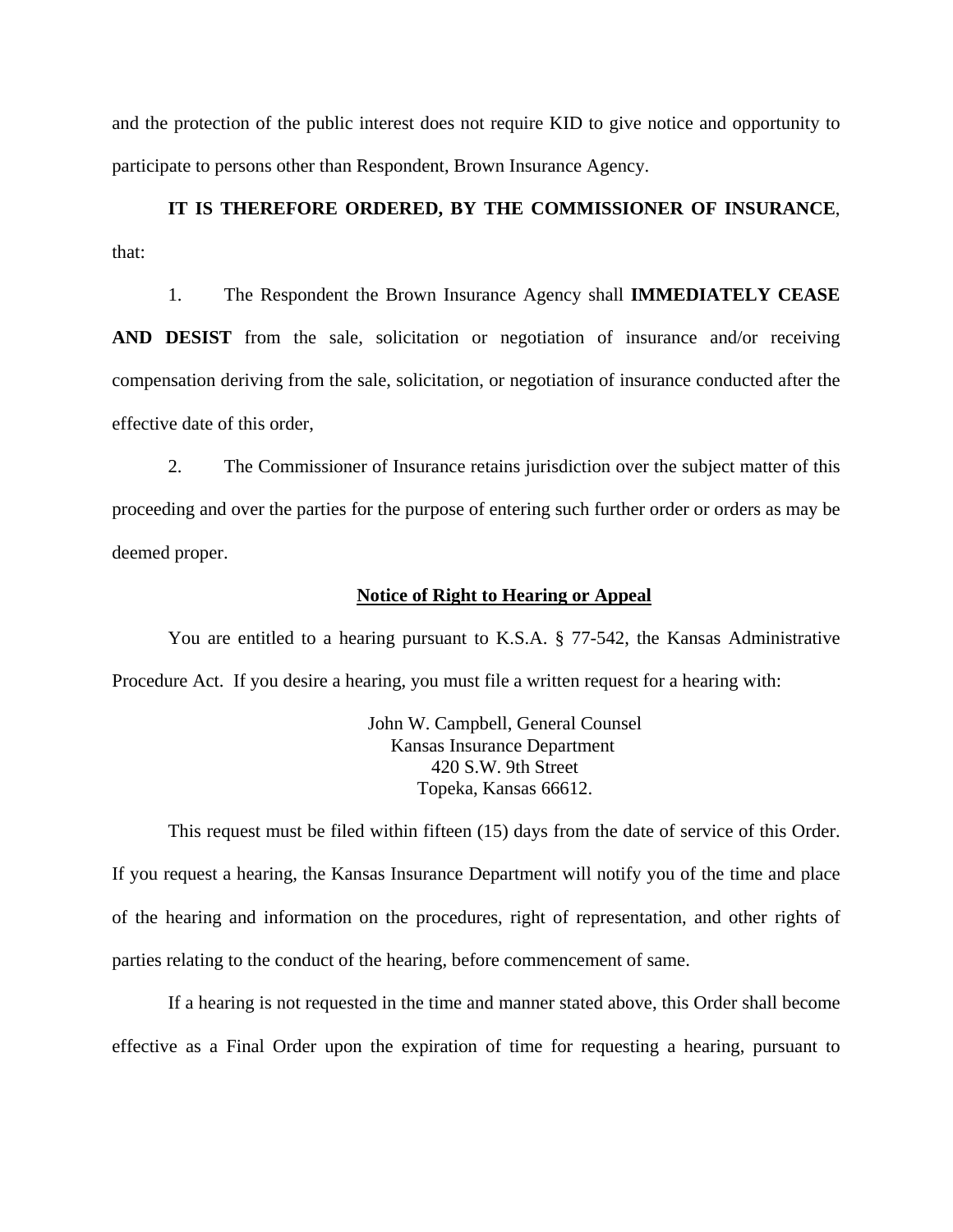K.S.A. 77-613. In the event that you file a petition for judicial review, pursuant to K.S.A. 77- 613(e), the agency officer to be served on behalf of the Kansas Insurance Department is:

> John W. Campbell, General Counsel Kansas Insurance Department 420 S.W. 9th Street Topeka, Kansas 66612.

# **IT IS SO ORDERED THIS \_\_21st\_\_ DAY OF AUGUST 2007, IN THE CITY OF TOPEKA, COUNTY OF SHAWNEE, STATE OF KANSAS.**



 $\angle$ s/ Sandy Praeger $\angle$  Sandy Praeger Commissioner of Insurance

 $\angle$ s/ John W. Campbell $\angle$  John W. Campbell General Counsel

Approved and Submitted by:

 $\angle$ s/ Stacy R. Bond $\angle$ Stacy R. Bond Staff Attorney